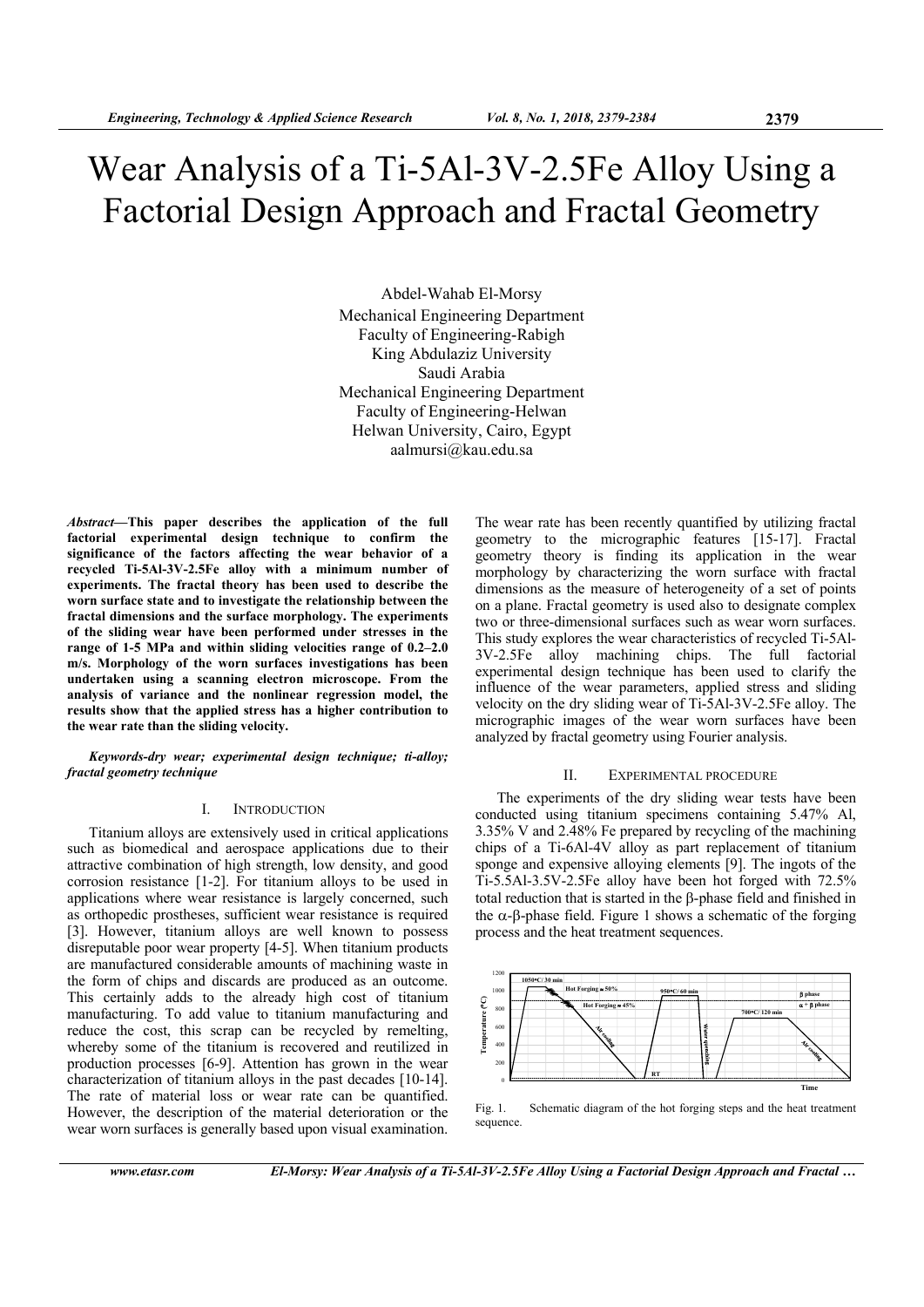The dry sliding wear tests have been performed using wear apparatus, pin-on-ring type [18]. The wear specimens have a diameter of 8 mm and a length of 12 mm. The wear experiments have been conducted in air at room temperature  $(2\bar{5} \pm 2)^{o}$ C with dry conditions for a constant sliding distance of 1500 m. Before and after each test, the specimens have been rinsed with acetone and have been dried in air. The wear tests have been conducted under different sliding velocities in the range of 0.2 - 2.0 m/s and applied stresses range of 1-5 MPa. Weight loss of specimens  $(\Delta W)$  indicates the wear resistance of the material.  $\Delta W$ ) is computed in the following manner:

$$
\Delta W = W_b - W_a \tag{1}
$$

where:  $W_b$  = Weight of specimen before test and  $W_a$  = Weight of specimen after test. Volumetric wear rate in mm<sup>3</sup>/m has been calculated by:

$$
WR_{\nu} = \frac{\Delta W}{\rho L_s} \tag{2}
$$

where:  $\rho$  = density of the material,  $L_s$  = Sliding distance.

The experimentation of the dry sliding wear has been conducted with the full factorial experimental design technique by which the number of experiments required, mainly depends on the procedure employed for the design of experiments. The main merit of this technique is to realize the possible interaction between the parameters. In this work, a three-level full factorial design technique has been implemented to analyze the effect of wear parameters, namely, applied stress and sliding velocity, on the volumetric wear rate. The independent parameters and their levels used in this work are listed in Table I. The complete experiment design matrix is summarized in Table II, which shows the experimental combinations of applied stress and sliding velocity.

TABLE I. INDEPENDENT PARAMETERS AND THEIR LEVELS

|                          | level |  |   | Units |
|--------------------------|-------|--|---|-------|
| <b>Parameters</b>        |       |  | Ш |       |
| Applied Stress, $\sigma$ |       |  |   | MPa   |
| Sliding Velocity, V      |       |  |   | m/s   |

| TABLE II. | <b>EXPERIMENT DESIGN MATRIX</b> |
|-----------|---------------------------------|
|-----------|---------------------------------|

| <b>Trail</b> | $\sigma$ (MPa) | $V$ (m/s) | Wear rate $(mm^3/m)$ |
|--------------|----------------|-----------|----------------------|
|              |                | 0.2       | 0.0206               |
| ↑            |                | 1.1       | 0.0313               |
|              |                | 2.0       | 0.0438               |
|              |                | 0.2       | 0.0404               |
|              |                | 1.1       | 0.1141               |
|              |                | 2.0       | 0.1736               |
|              |                | 0.2       | 0.1026               |
|              |                | 1.1       | 0.1905               |
| Q            |                | 2.0       | 0.3644               |

A statistical analysis of variance (ANOVA) has been conducted to recognize the wear parameters and their interactions. Finally, a polynomial model has been developed

for wear rate using regression analysis. The statistical analysis has been conducted using Minitab 17 software. In order to explain the wear behavior, an overall investigation of the worn surfaces of some selected samples has been conducted using the scanning electron microscope (SEM). Worn morphologies have been studied using the image processing and the fractal geometry technique to reveal the effect of independent parameters on the specimen's dry sliding wear.

# III. RESULTS AND DISCUSSION

Figure 2 shows the effect of independent parameters, applied stress and sliding velocity, on the volumetric wear rate. Figure 2(a) shows the wear rate as a function of sliding velocity at constant applied stress. As shown, the wear rates increased with the increasing of the sliding velocity at all the applied stresses. At low applied stress of 1 MPa, the wear rate slightly increased as the sliding velocity increase. As shown, at low applied stress (1 MPa) the line is nearly horizontal and the parameter has a little effect. At 3 MPa applied stress, the wear rates presented a linear increase as a function of sliding velocity. At the highest applied stress of 5 MPa, the wear rate increased linearly until the sliding velocity reached 1.1 m/s. When the sliding velocity surpassed 1.1 m/s, the wear rate abruptly increased as a function of sliding velocity. In addition, the dependence of wear rate on the sliding velocity became marked and the variation is significantly different from the former.



Fig. 2. Interaction plot for wear rate, (a) effect of sliding velocity and (b) effect of stress.

The influence of the applied stress on the wear rate at constant sliding velocity is shown in Figure 2(b)**.** The wear rate-applied stress relationship under varying sliding velocity exhibits that the wear rate increased linearly and rapidly as a function of applied stress until the highest applied stress. As the sliding velocity increased, the slope of the wear rate increased.

The main effects plot for sliding parameters affecting the wear rate for the mean value is shown in Figure 3. The highest point for each parameter shows the best level. As shown, the applied stress has higher inclination than the sliding velocity. From the inclination of the graph, the contribution of the applied stress on the output response, volumetric wear rate, is stronger than that of the sliding velocity. It is reported that a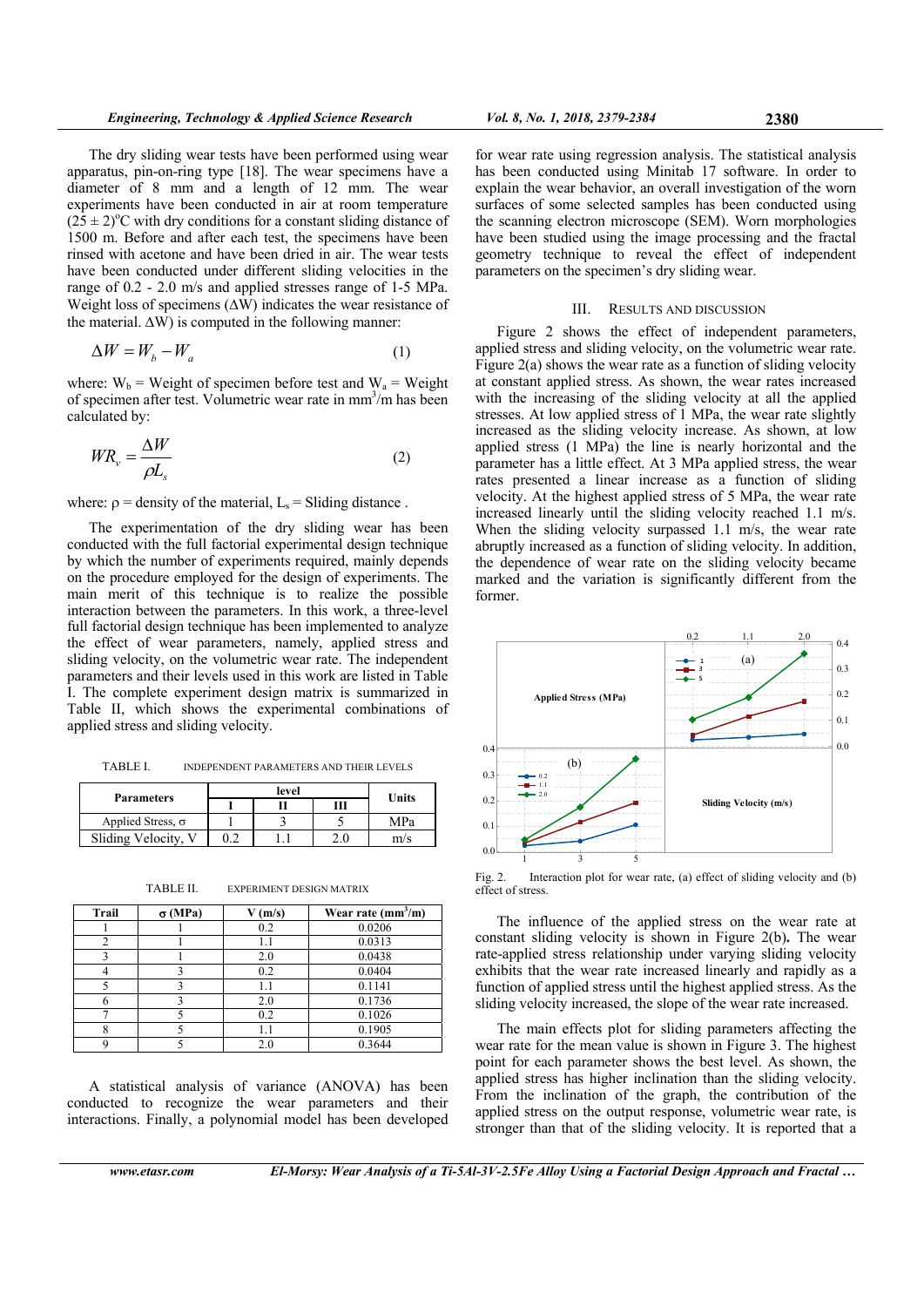parameter with the greater effect on the line has the highest inclination [12]. The relationship between the wear parameters, sliding velocity, V, and applied stress,  $\sigma$  and the output response, volumetric wear rate is obtained by nonlinear regression analysis. Finally, the following polynomial model is fitted to the volumetric wear rate. From this model, it is confirmed that the most influencing parameter is the applied stress compared to the sliding velocity. The value of the determination coefficient,  $R^2 = 0.997$ , for the wear behavior designates that less than 1% of the variance is not explicated, which indicates the high significance of the model.

$$
WR_v = 0.042 - 0.0318 (σ) - 0.0862 (V) + 0.115(σ × V)+ 0.0081 (σ2) + 0.0328 (V2) + 0.0089(σ2 × V2)- 0.0184 (σ2 × V) - 0.0406(σ × V2)+ 0.00014(σ 3) - 0.00001(σ 4)
$$
 (3)



The significance of the model has been tested using 3D contour map (quadratic presentation) and the analysis of variance (ANOVA) technique. Figure 4 presents the interaction of the two-wear parameter for the response value of the volumetric wear rate using the polynomial model. To elucidate the previous relationship, the effect of each wear parameter on the wear rate has been reconstructed in the form of a contour map. The optimum combination of the wear parameters to enhance the response wear rate can be easily assessed from this figure. The sliding velocity, the applied stress, and the volumetric wear rate are considered as three perpendicular axes. The means of the normal probability plot of the residuals (the difference between the experimental values and the predicted values) has been used to evaluate the normality of the wear rate data as shown in Figure 5. The normal probability plot reveals that the residuals points are very close to a straight line. This means the errors are negligible. The points randomly scattered in residual versus the fitted value graph determine that errors are negligible having constant variance. The relationship between the residuals and the observation order for a volumetric wear rate has been plotted to verify the independence of the wear data. The plot confirms that there is no expectable pattern observed because all the residues lay between the levels. These results are sufficient to show the adequacy of the polynomial model shown in (3). Table III

shows the analysis of variance with the wear parameters percentage contribution. The applied load percentage (55.66 %) is the main controlling parameter on the volumetric wear behavior. In the case of interaction (12.88 %), they have less contribution in the output response.



Fig. 4. Contour surface of wear rate as a function of applied stress and sliding velocity.

Figure 6 shows the worn surface morphology after dry sliding wear at different wear conditions (different applied stresses and sliding velocities). It can be found from the series of images shown that many adhesive traces, grooves, debris, and ploughing marks are evident on all the worn surfaces. Such topographies are features of abrasion causing wear by the removal of small fragments. The wear rate in the segmented area increases steadily as the wear parameters increases. Once the applied stress is above 3 MPa, a sudden increase in the wear rate is notified. Figure 6(f) shows the severely of wear rate on the worn surface tried at 5 MPa applied stress and 2.0 m/s sliding velocity. The SEM micrograph images of the worn surfaces features in the grayscale at a magnification of X200 (scan area  $622\times416$  µm<sup>2</sup>) shown in Figure 6 have been analyzed using the image processing and the fractal geometry technique based on Fourier analysis and are shown in Figure 7. The fitting curve has been applied to the data attained to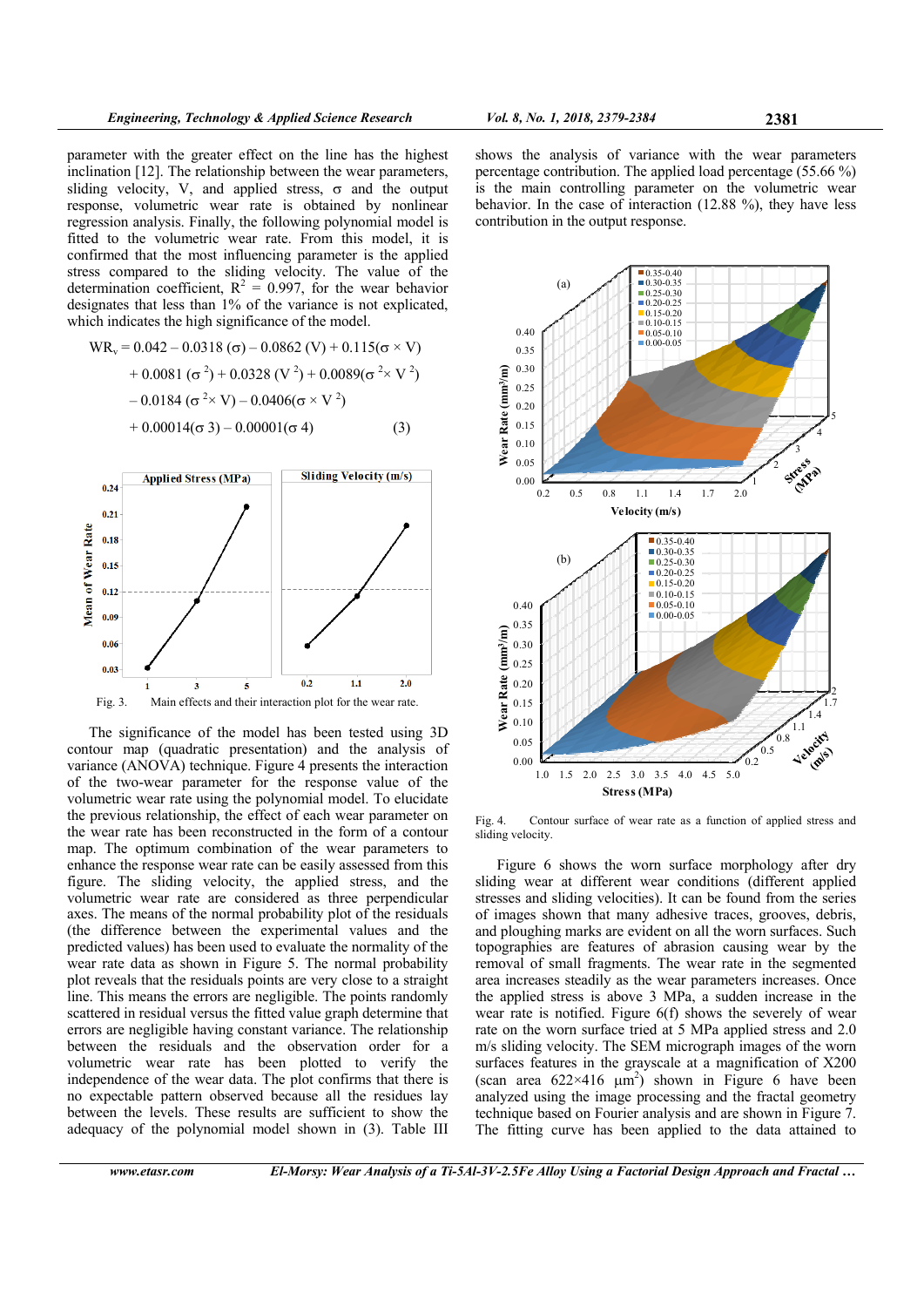interpret and correlate an evident linear relationship between log magnitude and log frequency. Then the fractal dimension of all the samples has been calculated. The fractal values which can indicate the degree of complexity of the worn surface are varying between 2.06 at low independent wear parameters and 2.87 at high independent wear parameters. Low fractal values indicate regularity surfaces and high fractal values indicate highly irregular surfaces. It can be found from the series of worn surfaces (the intensities of the grayscale image) shown in Figure 7 that the segmented area (white pixel areas) increases steadily as the applied stress increases. Once the applied stress

**Normal Probability Plot** 

is above 3 MPa, a rapid increase in the segmented area is notified.

| TABLE III. | ANALYSIS OF VARIANCE WITH THE PARAMETERS |
|------------|------------------------------------------|
|            | <b>CONTRIBUTION</b>                      |

| Source          | DF | Adj SS   | Adj MS   | Contribution |
|-----------------|----|----------|----------|--------------|
| <b>Stress</b>   |    | 0.06377  | 0.015943 | 31.16 %      |
| Velocity        |    | 0.11390  | 0.028475 | 55.66 %      |
| Velocity*Stress | 16 | 0.026356 | 0.001686 | 12.88%       |
| Error           | າ  | 0.000614 | 0.000038 | $0.3\%$      |
| Total           | 26 | 0.20465  |          | 100 %        |

**Versus Fits** 





 $0.2$ 

 $0.3$ 







Fig. 6. SEM micrographs of the worn surfaces: (a) 0.2 m/s - 1 MPa, (b) 0.2 m/s – 3 MPa, (c) 0.2 m/s – 5 MPa, (d) 2.0 m/s - 1 MPa, (e)  $2.0 \text{ m/s} - 3 \text{ MPa}$ , and (f)  $2.0 \text{ m/s} - 5 \text{ MPa}$ .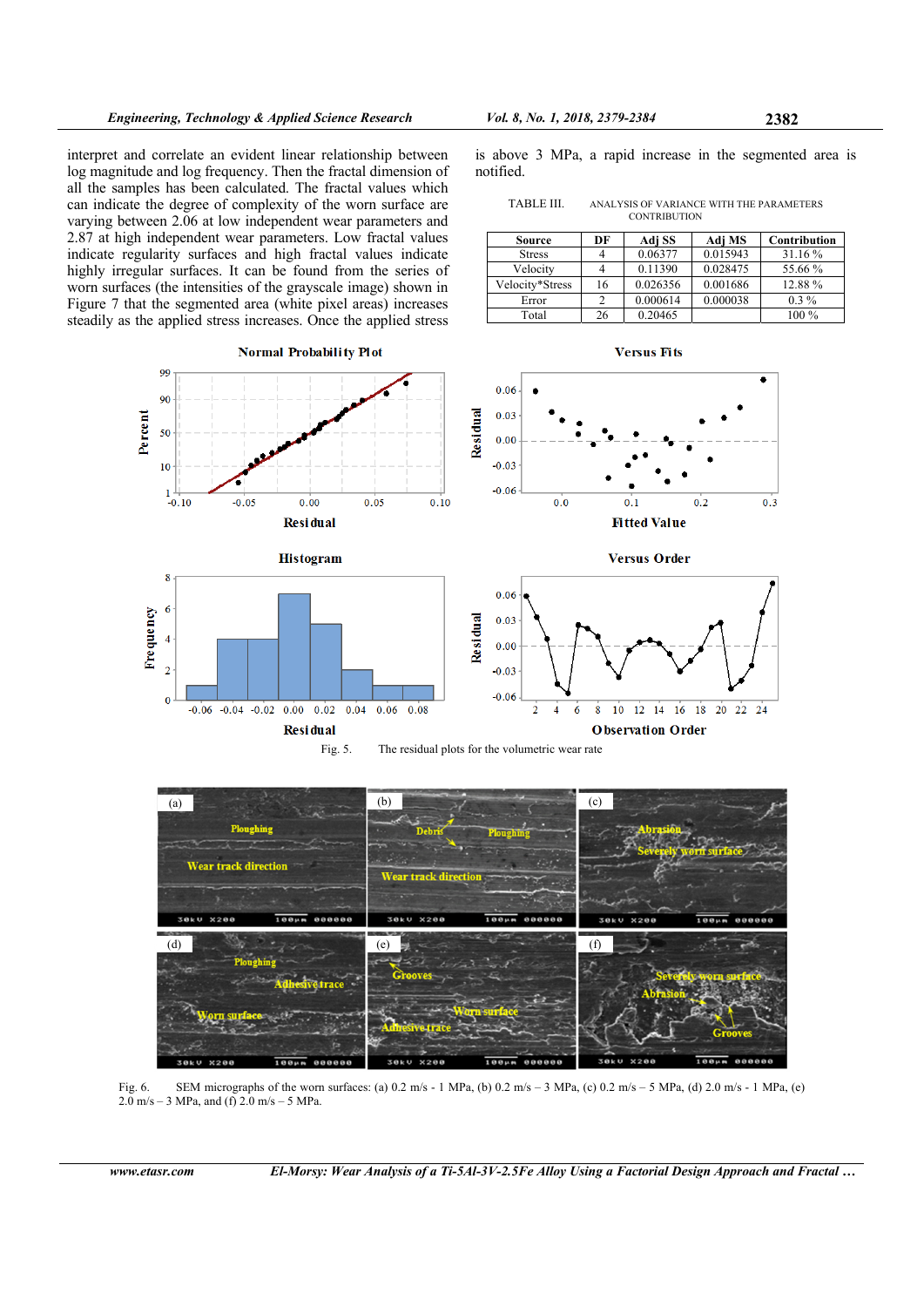It is stated that the magnification can affect the physical interpretation regarding the structures and distributions of the worn surfaces [19]. Therefore, the fractal values of the SEM images of the wear samples under different magnifications, high magnification of  $X500$  (scan area 229×171.5  $\mu$ m<sup>2</sup>) and low magnification of X200 (scan area  $622\times416 \mu m^2$ ) have been analyzed to quantify the variations in the fractal dimensions. The fractal values of the wear samples under different

magnifications are shown in Figure 8. The figure demonstrates that the fractal dimension of the samples increases gradually with an increase of magnification ratios. Under high magnification, the worn surface has higher fractal dimension compared with the value of low magnification. The samples at high applied load (5 MPa) have the highest fractal dimension values both under high magnification and under low magnification.



Fig. 7. Analysis of worn surface using the image processing and the fractal geometry theory.

# IV. CONCLUSIONS

The wear behavior of the recycled Ti-5Al-3V-2.5Fe machining chips sliding against stainless steel counterfaces has been investigated and interpreted. The experimentation of the dry wear tests has been conducted by the full factorial experimental design technique.

The main findings are summarized as follows:

 The relationship between the wear parameters, sliding velocity and applied stress, and the output response, volumetric wear rate is obtained by nonlinear regression analysis. The value of the determination coefficient of the polynomial model  $(R2 = 0.997)$  for the wear behavior